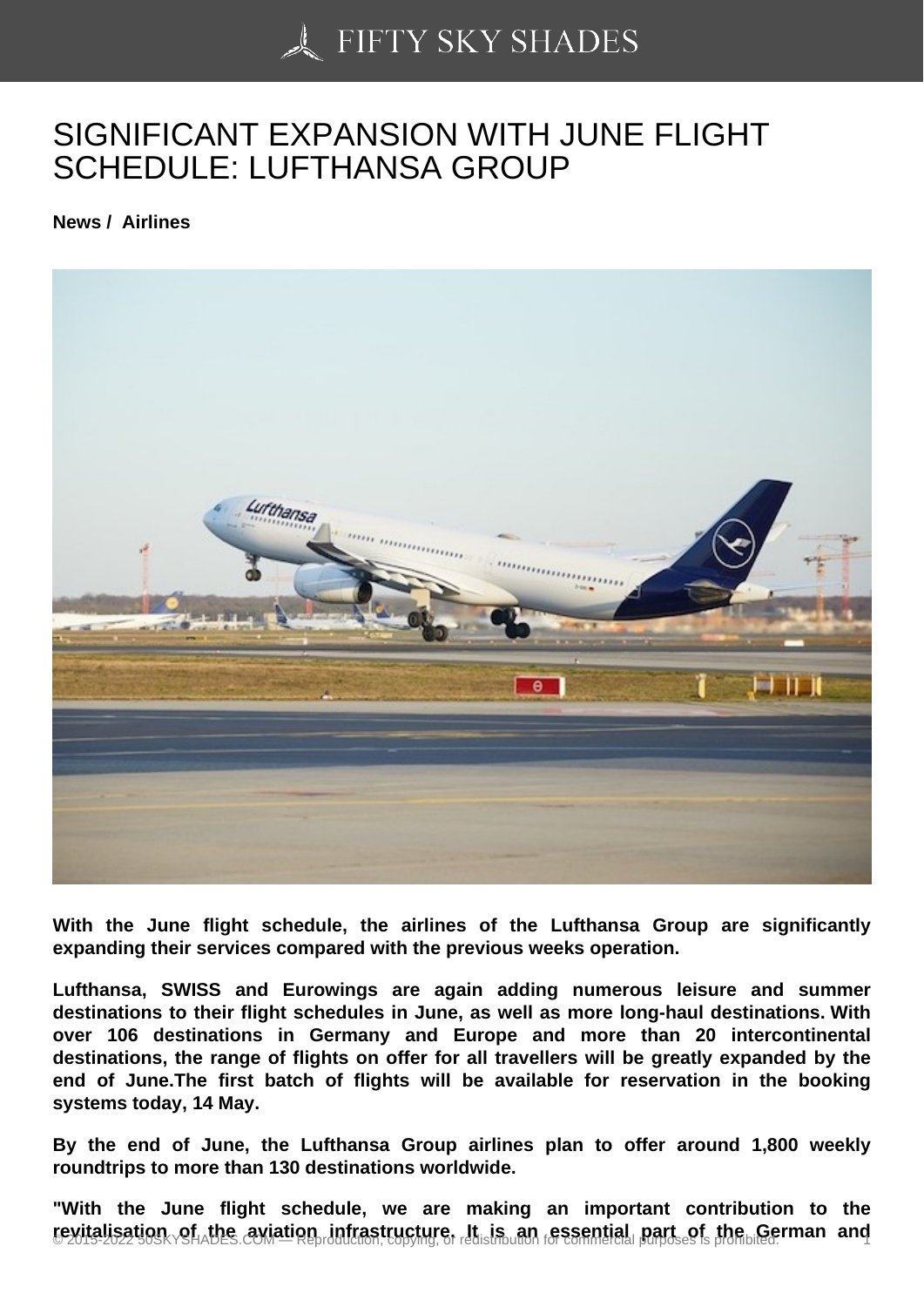**European economic power. People want to and can travel again, whether on holiday or for business reasons. That's why we will continue to expand our offer step by step in the coming months and connect Europe with each other and Europe with the world," says Harry Hohmeister, Member of the Executive Board of German Lufthansa AG.**



Lufthansa's additional flights that are resuming in the first half of June, in Germany and Europe, are from Frankfurt, Hanover, Majorca, Sofia, Prague, Billund, Nice, Manchester, Budapest, Dublin, Riga, Krakow, Bucharest and Kiev. From Munich, it is Münster/Osnabrück, Sylt, Rostock, Vienna, Zurich, Brussels and Majorca.

In the first half of June, the flight schedule also includes 19 long-haul destinations, fourteen more than in May. In total, Lufthansa, SWISS and Eurowings will thus be offering more than 70 weekly frequencies overseas until mid-June, almost four times as many as in May. Further resumption of Lufthansa long-haul flights is planned for the second half of June.

Lufthansa's long-haul resumption of flights from Frankfurt in detail (subject to possible travel restrictions):

Toronto, Mexico City, Abuja, Port Harcourt, Tel Aviv, Riyadh, Bahrain, Johannesburg, Dubai and Mumbai. The destinations Newark/New York, Chicago, Sao Paulo, Tokyo and Bangkok will continue to be offered.

Lufthansa's long-haul return flights from Munich in detail (subject to possible travel restrictions): Chicago, Los Angeles, Tel Aviv.

All destinations can be booked on lufthansa.com.

The flight schedules of the Lufthansa Group airlines are closely coordinated, thus enabling reliable